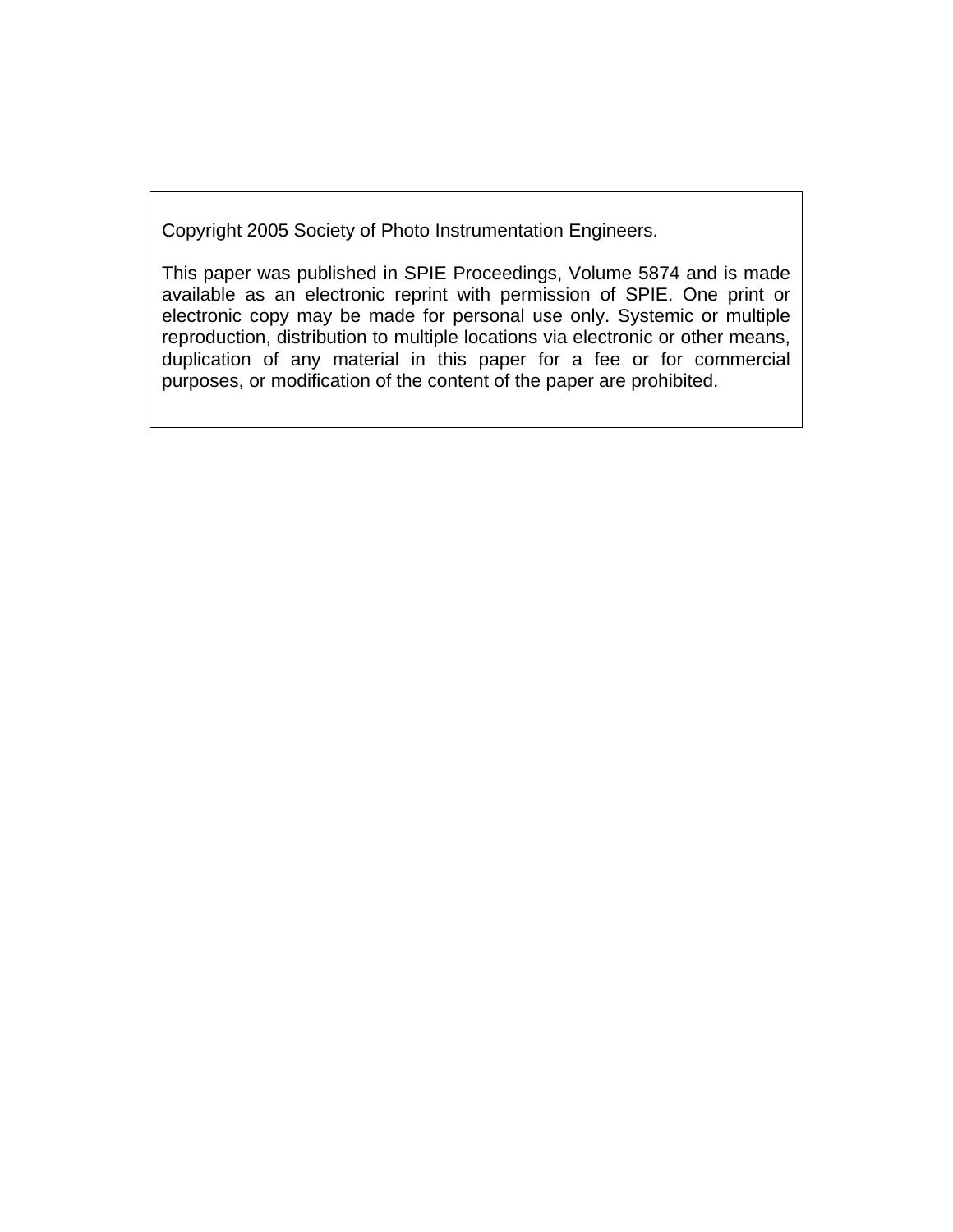# **Wide field-of-view imaging system using a liquid crystal spatial light modulator**

George Curatu<sup>a\*</sup>, David V. Wick<sup>b</sup>, Don M. Payne<sup>c</sup>, Ty Martinez<sup>d</sup>, Jamie Harriman<sup>e</sup>, and James E. Harvey<sup>a</sup>

<sup>a</sup> University of Central Florida, 4000 Central Florida Blvd., Orlando, FL 32816 <sup>b</sup>Sandia National Laboratories, PO Box 5800, MS 1188, Albuquerque, NM 87185 Narrascape, 3101 Hyder Ave. SE, Albuquerque, NM 87106 <sup>d</sup> Naval Research Laboratory, c/o AFRL/DEBI, 3550 Aberdeen Ave. SE, Kirtland AFB, NM 87117 Boulder Nonlinear Systems, 450 Courtney Way, Lafayette, CO 80026

#### **ABSTRACT**

This paper presents the optical design and experimental demonstration of a compact, foveated, wide field-of-view (FOV) imaging system using two lenses and a liquid crystal spatial light modulator (SLM). The FOV of this simple doublet system is dramatically improved by the SLM, which can be programmed to correct all the geometrical aberrations at any particular field angle. The SLM creates a variation in the image quality across the entire FOV, with a diffraction-limited performance at the field angle of interest (similar to the foveated human vision). The region of interest can be changed dynamically, such that any area within the FOV of the system can be highly resolved within milliseconds. The wide FOV, compactness, and absence of moving parts make this system a good candidate for tracking and surveillance applications. We designed an f/7.7 system, with a 60° full FOV, and a 27 mm effective focal length. Only two lenses and a beam splitter cube were used along with a reflective SLM. The theoretical wavefront aberration coefficients were used to program the SLM, which was placed in the pupil plane of the system. A prototype was built and the system was experimentally demonstrated using monochromatic light and a CCD camera.

**Keywords:** foveated imaging, adaptive optics, imaging systems, aberration compensation, spatial light modulators, liquid crystal devices.

# **1. INTRODUCTION**

Wide field-of-view (FOV) optical systems have always been a challenge for optical designers. Such systems generally require severe "bending" of the rays in order to form an image of the wide-angle object. To avoid this abrupt bending of rays, which introduces aberrations, wide-angle lenses tend to be complex designs, with multiple elements [1]. These systems end up being heavy, bulky, and expensive. A slower system (larger f/#) can minimize the complexity of the lens at the expense of less light hitting the detector or larger overall length. Currently there is an increasing demand for small, lightweight imaging systems with a wide FOV, with applications in tracking, surveillance, threat detection, and other areas that could benefit by using such systems.

# **2. FOVEATED IMAGING**

Recent developments in systems that mimic human sensors inspired research on *foveated imaging*. The human visual acuity is highly resolved only within a few degrees around the part of the retina called the *fovea*, and decreases towards the peripheral FOV. However, humans can still detect objects or movement near the peripheral FOV, but in order to

 $\overline{a}$ 

<sup>\*</sup> Now with LightPath Technologies, 2603 Challenger Tech Court, Orlando, FL, 32826

E-mail:  $gcuratu(a)$ lightpath.com; Tel: 407-382-4003 ext. 355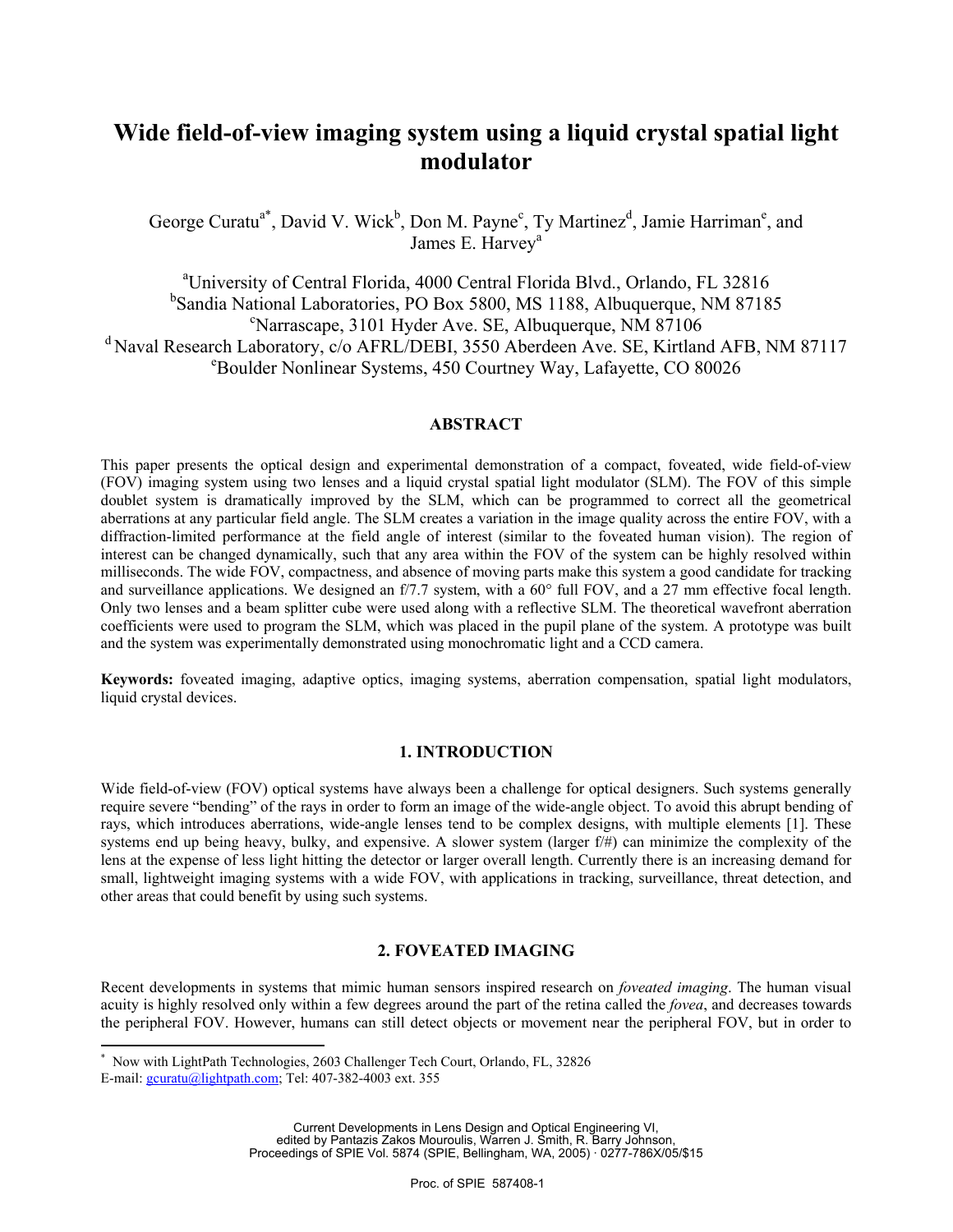highly resolve such objects, they would have to center their eyes such that the image of the object forms on the fovea. Our system mimics the human vision system, where a large FOV is covered with variable resolution across the FOV.

The idea behind the proposed wide FOV foveated imaging system is to use a liquid crystal spatial light modulator (SLM). SLMs are compact devices used to control optical wavefronts. They consist of a thin cell of birefringent liquid crystal material sandwiched between two pixilated transparent electrodes. Just like segmented deformable mirrors, SLMs can control the optical path seen by the wavefront. The optical path can be adjusted such that it would compensate for the optical path difference (OPD) in the aberrated wavefront. The OPD can be controlled at each pixel on the SLM by changing the refractive index of the liquid crystal ( $OPD = \Delta n_z z$ , where  $\Delta n_z$  is the index change in the direction of propagation, and *z* is the physical path length). The index of refraction is changed by applying a small voltage (typically less than 50 Volts) at each pixel across the liquid crystal. If the maximum wavefront error is larger than the maximum achievable OPD (dynamic range) of the SLM, correction can still be done modulo- $\lambda$  [2,3].

We presented previously a theoretical concept for increasing the diffraction-limited FOV of a simple monochromatic doublet [4]. A pixilated liquid-crystal SLM placed at the pupil plane was used in transmission to correct for off-axis geometrical aberrations that would have otherwise limited the FOV. The computer-modeled system was compact (only two meniscus lenses), fast (f/2.4), and had a very large FOV (diffraction-limited over 90° full-field). We also demonstrated a foveated imaging system experimentally, using a  $512 \times 512$  pixels reflective liquid crystal SLM and an off-the-shelf plano-convex lens [5]. The system was very simple, and it only covered a 15° FOV, but it proved the concept and its feasibility. Other applications were proposed where an SLM would be used along with conventional optics to create a zoom lens [6], or to correct off-axis aberrations and defocus in a telescope [7].

# **3. OPTICAL DESIGN**

The goal of this project was to design and build a custom foveated imaging system with a larger FOV than the previous experiment. Although a transmissive SLM is preferable in order to simplify the optical setup, currently there are no commercially available transmissive devices that have sufficient resolution and dynamic range for this application. Therefore, we had to limit our design again to a reflective SLM. Furthermore, we limited our preliminary optical design to a doublet formed by a plano-concave and a plano-convex lens, with spherical surfaces. The use of such common lenses in the preliminary design made it easy to replace them with off-the-shelf lenses in the final design.

Figure 1 shows the optical layout of the final design. The f/7.7 system has a focal length of 27 mm, a full FOV of 60°, and includes a window, a polarizer, and a 633 nm narrowband filter (the system was optimized for 633 nm). The SLM limits the operation of the system to monochromatic polarized light, hence the use of the narrowband filter and the polarizer. A beam splitter cube was added to fold the system, and increase the usable FOV. The full image size to be captured on the CCD camera is 25 mm. The system was first optimized without SLM, in order to minimize the peak-tovalley wavefront error and the distortion across the entire FOV. Our goal was to achieve less than 35 waves peak-tovalley wavefront error (Figure 2) and less than 15% distortion across the FOV. There is no vignetting in the system.

The SLM was modeled as a *Zernike phase surface* - an infinitely thin phase plate, where the phase is described by a Zernike polynomial - placed at the pupil plane. The Zernike phase surface was optimized for each field of interest in order to minimize the wavefront error. For this demonstration, we chose to correct the aberrations at the 0° and 30° fields. In both cases, after the SLM correction was applied, the peak-to-valley wavefront error was reduced to less than 0.2 waves (Figure 3). The computer model of our foveated imaging system exhibited diffraction-limited performance at each point within the FOV where the OPD introduced by the SLM was optimized to correct the wavefront error.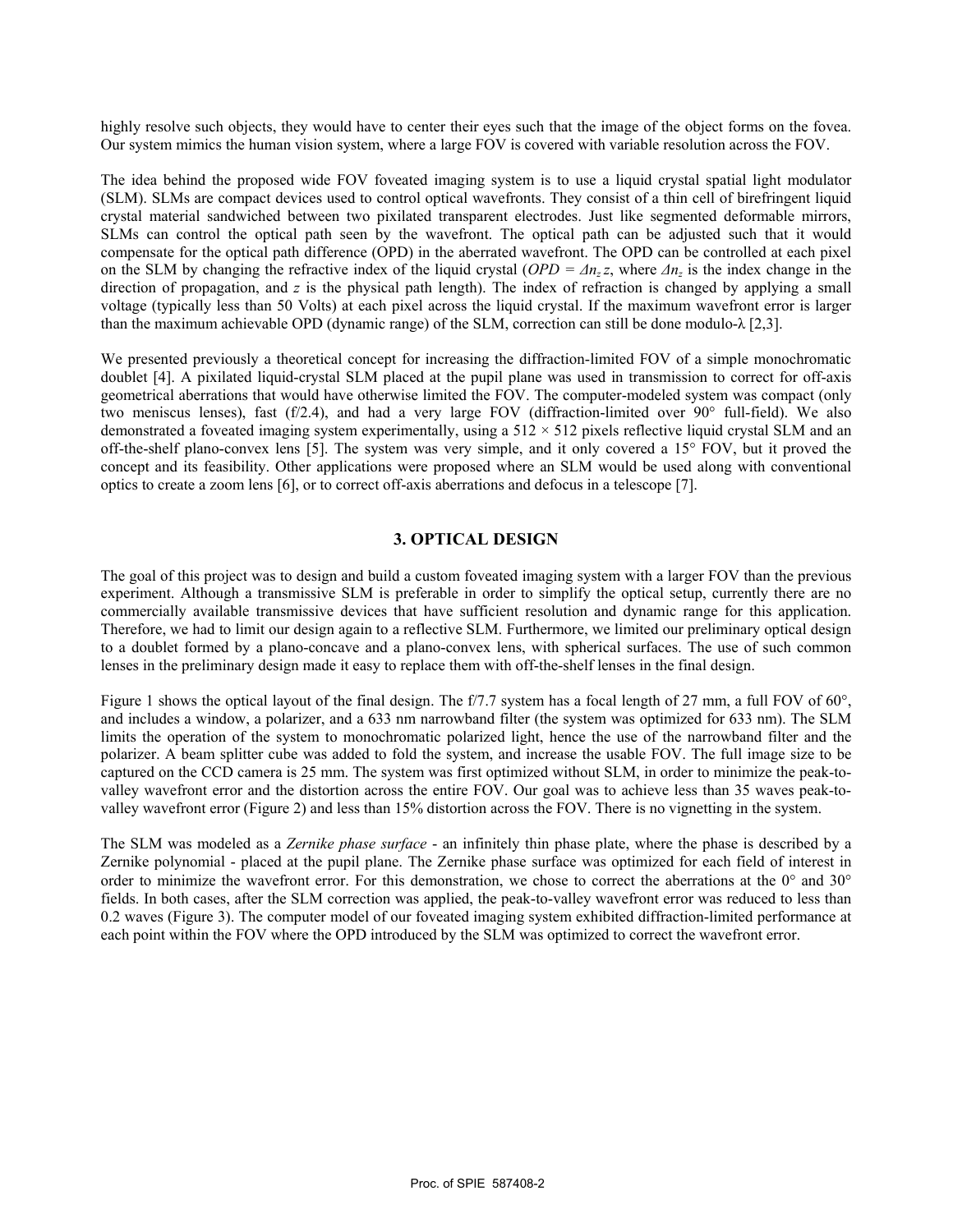

Figure 1: Optical layout of the final design (EFL =  $27 \text{mm}$ , f/7.7, FOV =  $60^{\circ}$ ).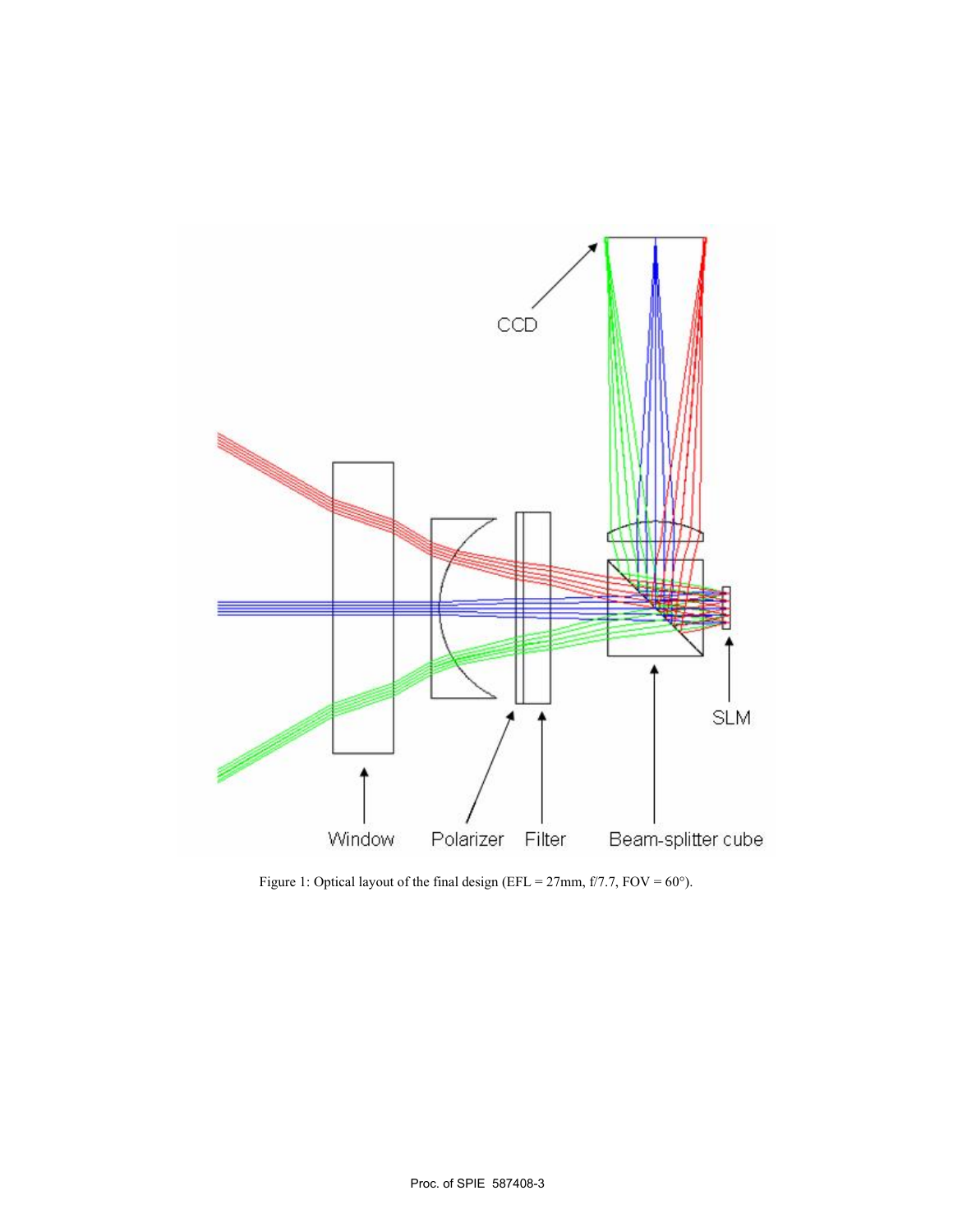

Figure 2: Wavefront error (OPD versus normalized pupil) without SLM correction at the 0° and 30° fields as a function of normalized pupil (maximum scale is ±25λ).



Figure 3: Wavefront error with SLM correction at the 0° and 30° fields as a function of normalized pupil (maximum scale is ±0.25λ).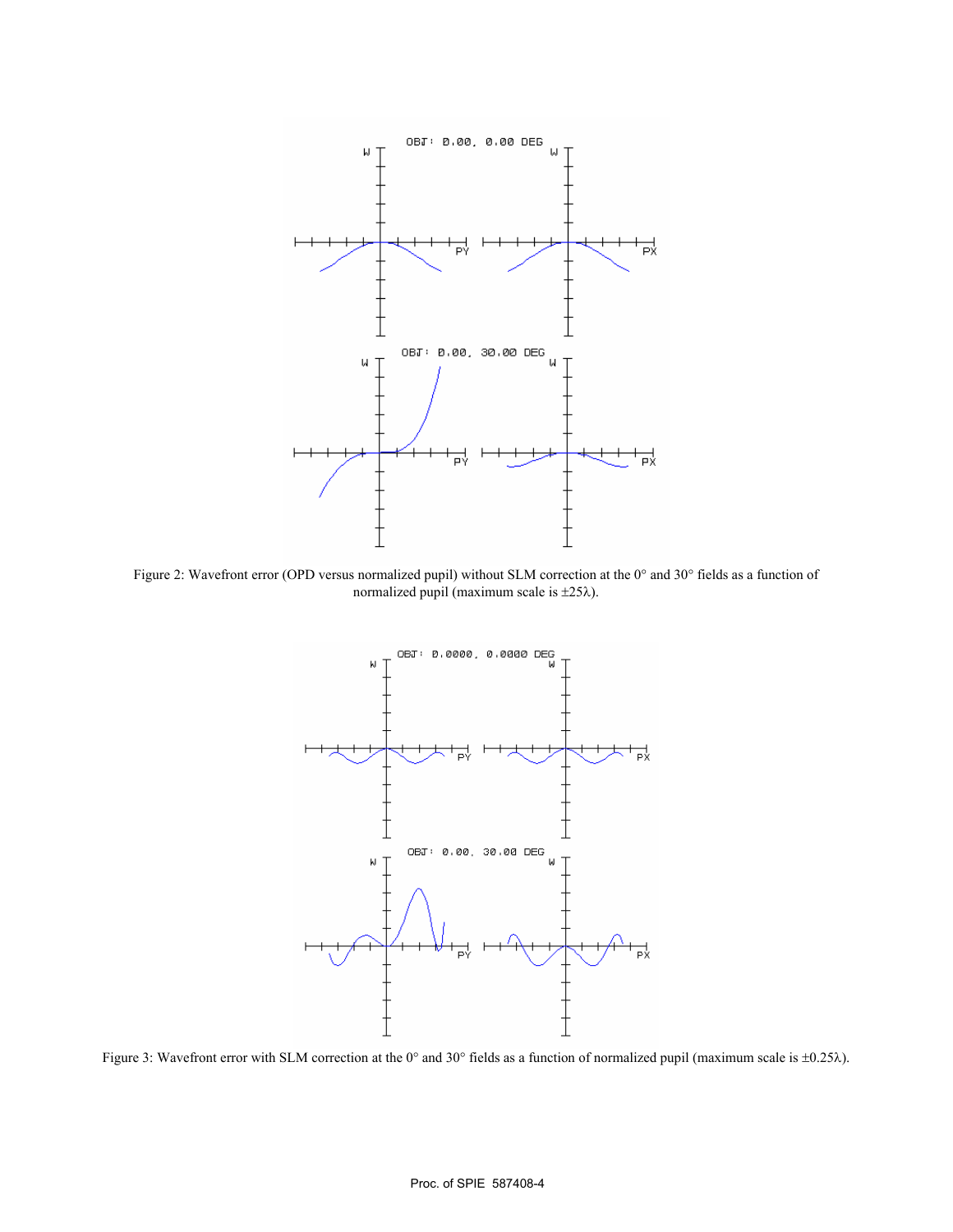## **4. EXPERIMENTAL DEMONSTRATION**

Figure 4 shows on the left a picture of the prototype built following the lens prescription from the final optical design. The SLM is a 7.68 × 7.68 mm reflective device with  $512 \times 512$  pixels ( $15 \times 15$  µm pitch), and a response time of 10 ms. The dynamic range of the SLM was given by the thickness of the liquid crystal cell (2.5 µm used in double-pass), and the maximum change in the refractive index (0.39). Although the high-birefringence liquid crystal used in the SLM provided a fairly wide dynamic range, it was not enough to correct for the maximum wavefront error (35 waves). The optical path correction had to be done modulo-λ.



Figure 4: Left – foveated imaging system prototype. Right – aerial picture used for experimental and simulated imaging.

Using the computer model, Zernike phase surfaces were determined for each field angle such that the OPD introduced by the SLM would minimize the wavefront error at that particular field angle. We calculated thirty different Zernike phase surfaces to correct the wavefront error from 0° to 30°, in increments of 1°. Since our imaging system is rotationally symmetric, it is sufficient to map only half of the FOV in one direction. For each field angle, the two dimensional array of voltages to be applied to the pixels was calculated from the corresponding Zernike phase surface using modulo- $2\pi$  phase-wrap.

To demonstrate the wavefront correction capabilities of our foveated imaging system, an 8 by 8 ft print of an airport was placed in the object plane. The narrowband filter filtered out everything but the 633 nm light. The aerial image of the airport shows various structures and planes located on a tarmac (Figure 4, on the right). The SLM was first addressed to correct the wavefront error at the field angle corresponding to the position of the two planes at the left-bottom of the image (Figure 5). The targeted planes are highly resolved, while other planes and structures around the target planes are clearly visible. However, the structures in the upper part of the image are not resolved. Figure 6 shows the image with the SLM being readdressed to correct the wavefront error at the field angle corresponding to the position of the structures in the upper part of the image. The targeted structures are now highly resolved. The experiment was simulated using the computer model of our imaging system, with the same aerial picture as object. For the simulation, the SLM correction was applied at the same field angles as for the experiment. The simulated images are shown on the right side of Figures 5 and 6.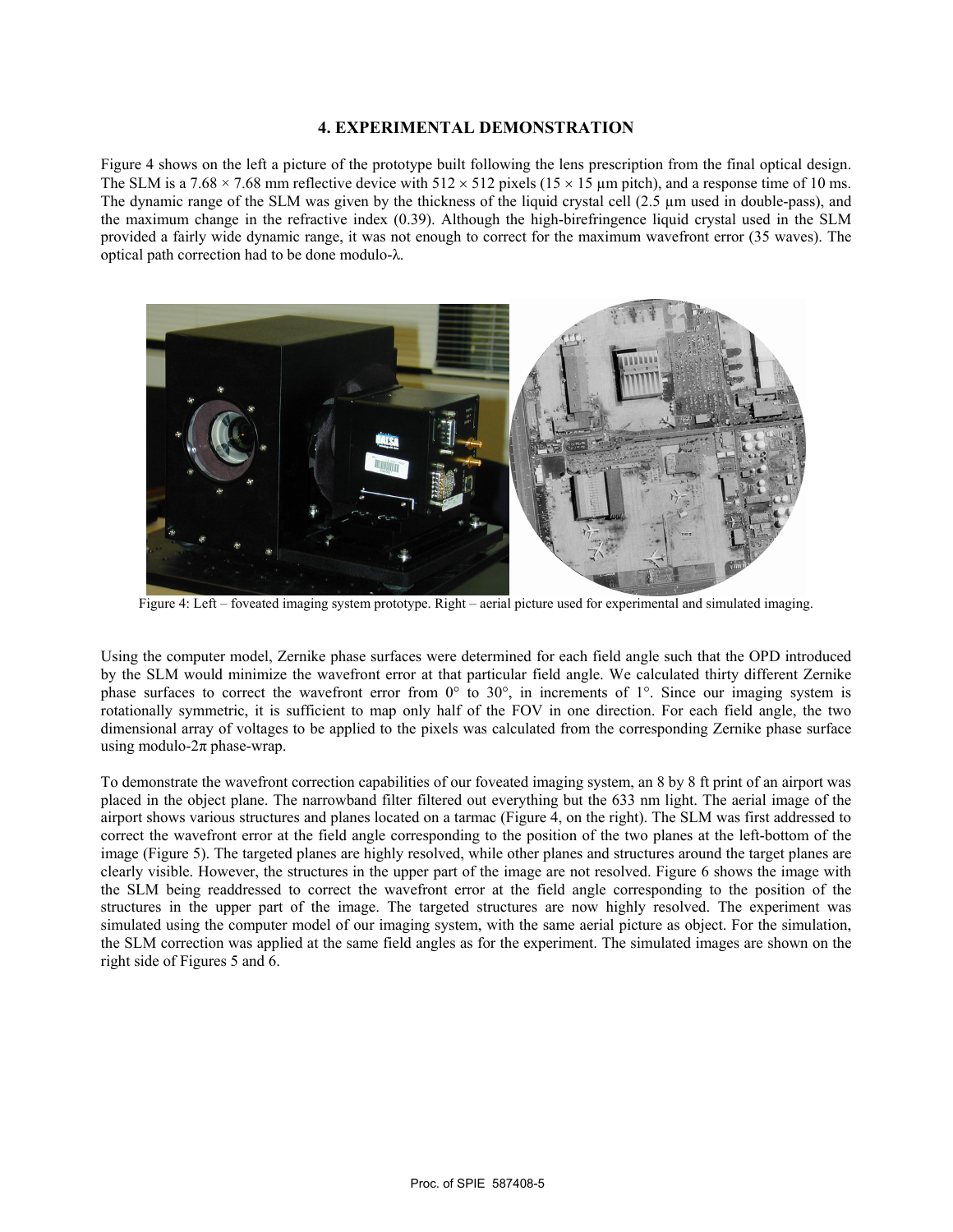

Figure 5: Image with the SLM correction applied to resolve the two planes at the left-bottom. Left –image obtained experimentally. Right – simulated image.



Figure 6: Image with the SLM correction applied to resolve the structures at the top. Left –image obtained experimentally. Right – simulated image.